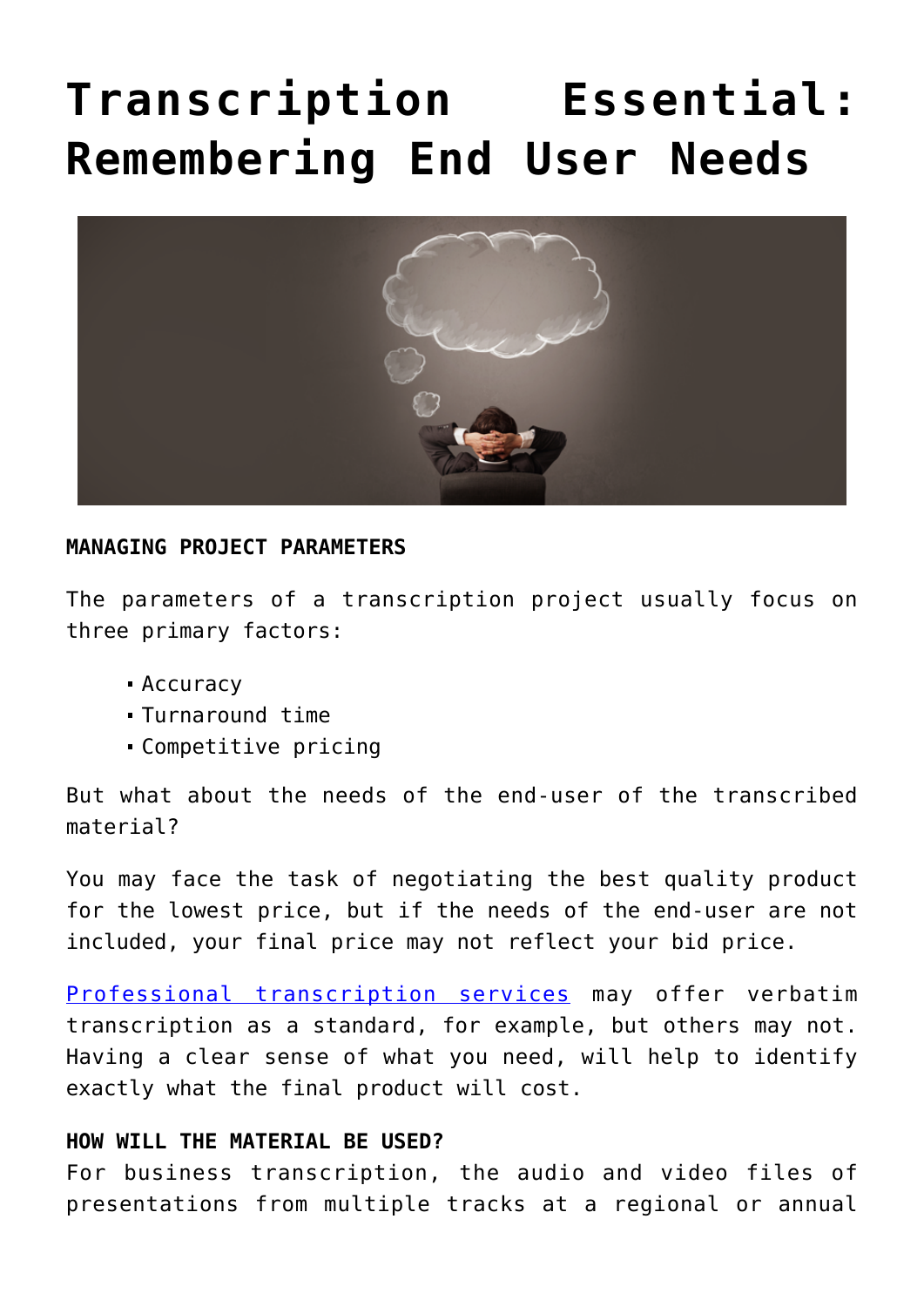conference, for example, may not need to be [transcribed](https://www.voxtab.com/verbatim-transcription-services.htm) [verbatim.](https://www.voxtab.com/verbatim-transcription-services.htm)

With plenty of supporting documentation, including the PowerPoint slides, a summary of each presentation may be sufficient. Especially if there are audio quality problems or the presentation included multiple speakers.

For [academic transcription,](https://www.voxtab.com/academic-transcription.htm) the density of the presented material may warrant a verbatim transcription so that all key data is captured. The involvement of a transcriptionist with relevant experience would be critical here, since any issues with audio or video files would require further research. At times, they would even have to contact the presenter directly.

For medical transcription involving patient Electronic Health Records (EHR), accuracy is vital, especially if the notes include treatment and prescription instructions. Patient care can never be based on summary documentation, and complex medical terminology demands the use of qualified [medical](https://www.voxtab.com/medical-transcription.htm) [transcription](https://www.voxtab.com/medical-transcription.htm) personnel.

## **BEGIN WITH THE END IN MIND**

As Stephen Covey advises, the potential for success in any project is greatly enhanced if you "begin with the end in mind." [Professional transcription services](https://www.voxtab.com/transcription-services.htm) will give as much attention to the end-user as they will to the quality of the materials with which they will be working. The quality of the audio or video files will present limitations in the level of accuracy that can be achieved, but the quality of the speaker or presenter can direct you to other options.

For example, a nervous, ill-prepared, or easily-distracted speaker may wander off-topic, lose his or her place, or pepper the presentation with "umm's," "aah's," and extended pauses. Requesting a verbatim transcription to capture all of those is probably not needed, and a good [transcription vendor](https://www.voxtab.com) would make that recommendation.